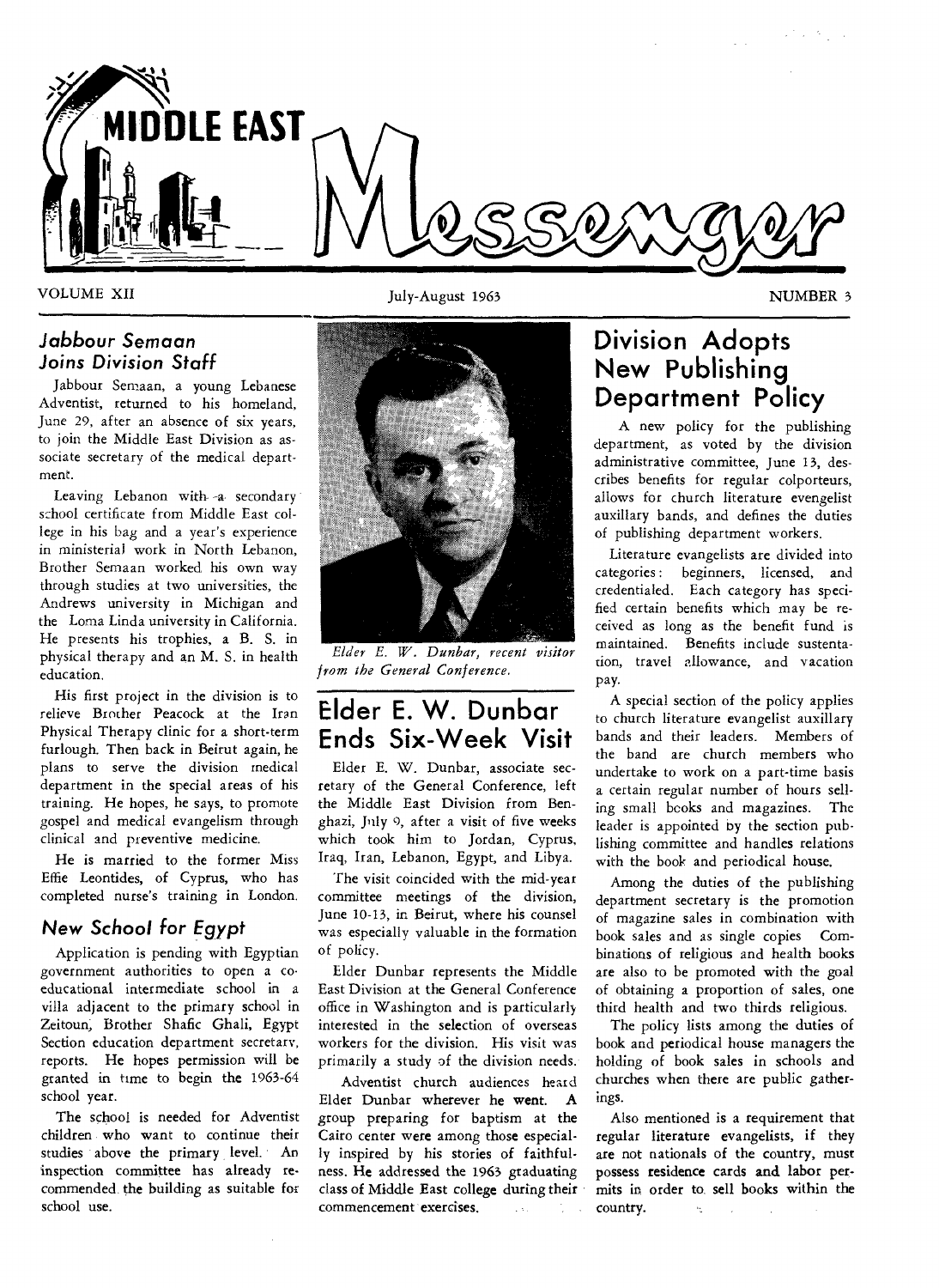# COLPORTEURS SET NEW RECORDS

Fanned out over the division territory, student literature evangelists with a record distribution of books and magazines are pushing upward the \$3,482.46 increase in literature sales already reported by the department for the first six months of 1963.

Zakaria Youssif and Farouk Rizk, working in sun-scorched Kuwait, report sales the first day of 26 copies of the new health book, a report of LL 400. Nadeem Beebe and George Karabashi, both of Amman, Jordan, are making sales in Cyprus.

Out with the students is Elder D. L. Chappell, the division publishing department secretary, who has prepared sales talks for some of the Arabic books. He has been able, while working with the colporteurs, to test the sales talks with good success on Arabic-reading people who speak English.



*Jabbour Semaan in his office at the division. Story on page 1.* 

Nathan Dawood is assisting Shahada Halabi as student trainer in Lebanon, and Freih Rizk and Youssef Samuel are helping Brother Guirguis with students in Egypt. Brother Wail Haddadin is supervising the student literature evangelists in Jordan and Johnny Minassian is leading out in Iran.

### **Boutros Ghazal Appointed New Press Teasurer**

Brother Boutros Ghazal joined the Middle East press July 15, 1963, as treasurer. Called from the Jordan Section where he had been *serving* as Secretary-Treasurer, he replaces Elder M. C. Grin who retired on June 30 and returned to Switzerland.

No newcomer to the Middle East press, Brother Ghazal served as a translator in the editorial department from 1955 to 1961. Previous to that he served as a teacher in the Beirut Voice of Prophecy office. For the past year and a half he has served in the Jordan Section.

Brother Ghazal was born in Beirut the son of Brother and Sister Melki Ghazal, charter members of the Beirut Museitbe church. He obtained his education in Adventist schools graduating as a two-year minsterial student in 1951 from Middle East college. Later he continued his education and graduated from Middle East college in 1958 with a B.A. in Business Administration.



*Do, you have a'plan for Investment this year? An attractive. Investment poster and goal chart is available. Ask the Section S. S. secretary about the price and size.* 

# **Jensen, Peacock Attend Copenhagen Meetings**

Two medical conferences this summer in Copenhagen, Denmark, attracted representatives from the Middle East Division.

Brother Ivan Peacock, director of the Iran Physical Therapy clinic, and Brother Leif Jensen, director of the Beirut Center clinic, spent June vacations attending the World Confederation for Physical Therapy and the ninth world congress of the International Society for Rehabilitation of the Disabled. More than 2000 attended each of these conferences.

The Copenhagen site for the physical therapy meeting, June 13-22, was the same as that for the founding convention 12 years ago. The rehabilitation meetings followed, June 23-29. Both conferences included, besides lectures and motion pictures, visits to hospitals and other institutions.

Progress in research was reported at the meetings and special interest centered around discussion of cases of disability due to thalidomid poisoning.

# **Plate-making Machine Installed at Press**

A machine capable of *making* plates of books at a very low cost was installed recently at the Middle East press. Plates can be stored for future editions using only a minimum amount of storage space. This machine, made by the Lord Manufacturing company of Germany, is the first of its kind in Lebanon.

To process a plate on the machine a plastic master must be made from either a type form or metal cliche. The plastic is heated to 150 degrees centigrade and then put under from 15 to 30 tons pressure depending on the size of the plate being made. A duplicate plate *made* from this master plate is then used on,.the presses in the actual printing process. Rubber and plastic plates have been used for sometime in Europe and America, but have only recently been perfected so as to be useful in small and medium-sized printing establishments.

This machine makes possible great savings in the reprinting of books. Previously the type was set, proofread, and made up into pages each time a new edition of a book was printed, but now, after the first printing, all of this work can be stored to await the next printing.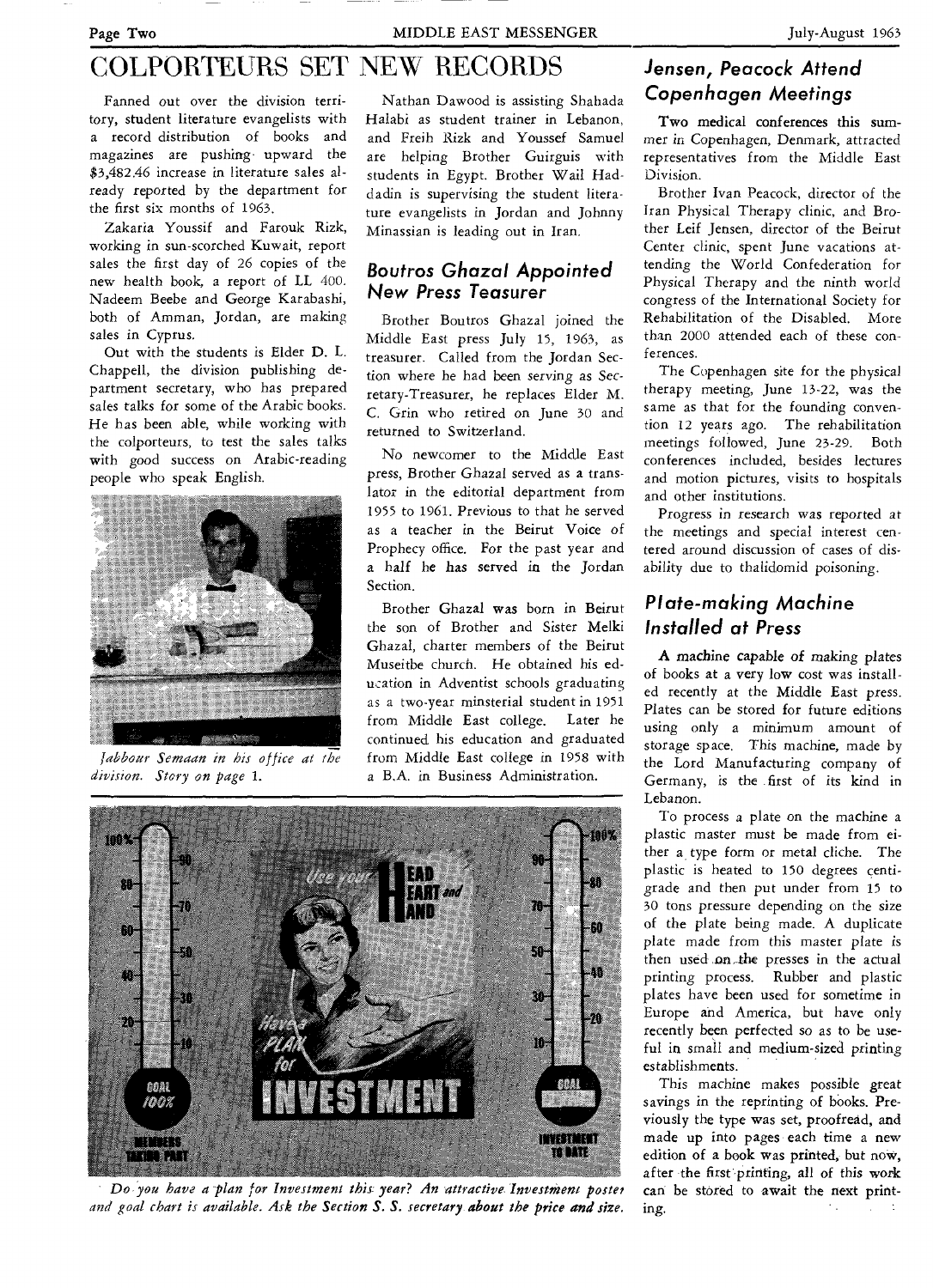

Where Students Earn to Learn MIDDLE EAST COLLEGE







4-

- 2. Service Center
- 3. Metal Shop
- 4. Campus
- 5. Bakery
- 6. Furniture Factory
- 7. Laundry

 $\ddot{\phantom{0}}$ 

6—

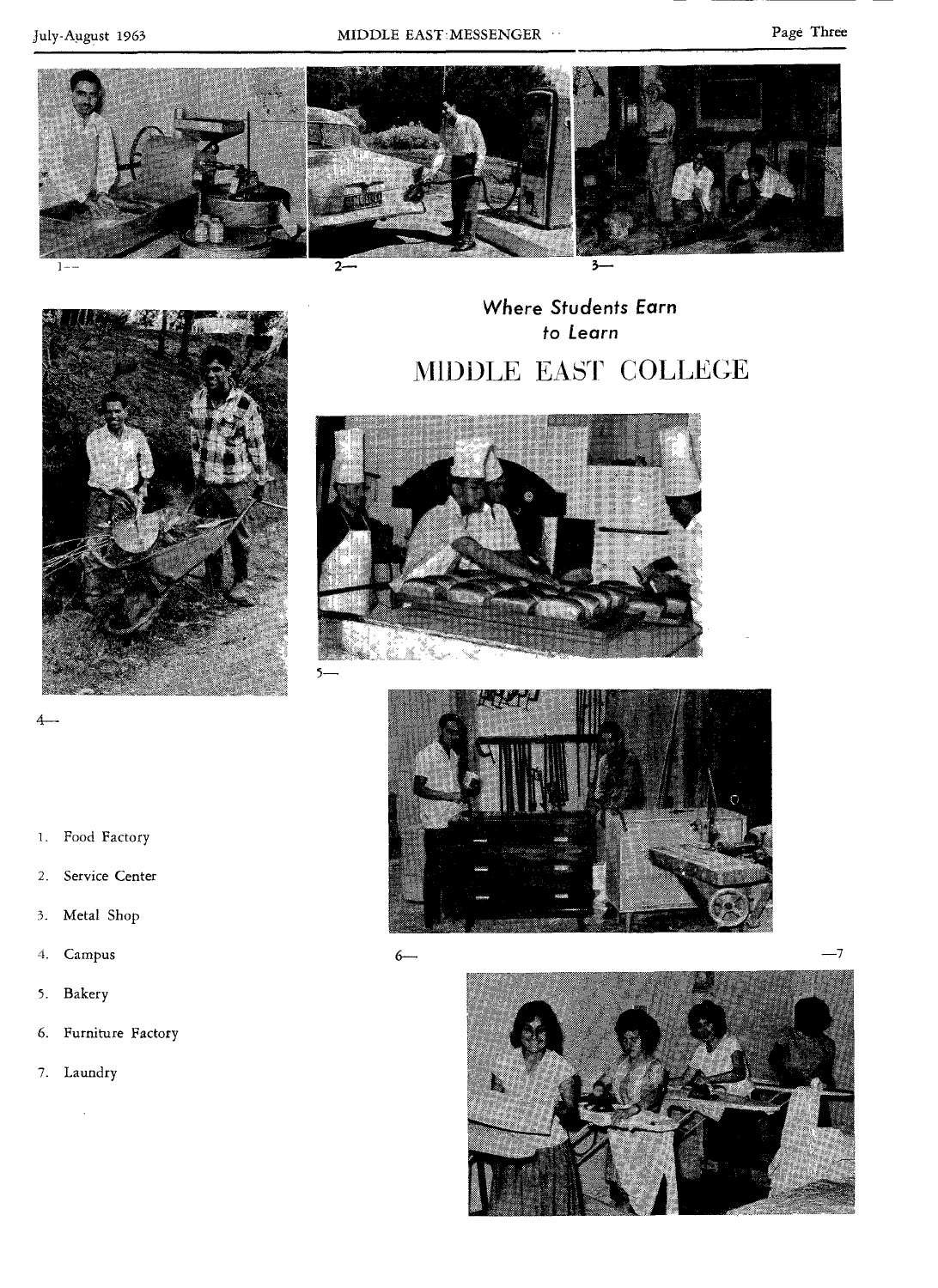

*Brethern Melki, Lesiser, Dunbar, Keough, Wilcox, Catreeb, and Johnson participating at the College Commencement.* 



*Graduates of the Amman Girls' school marching up the aisle preparatory to receiving their diplomas.* 

# **M. E. COLLEGE GRADUATES NINETEEN**

Middle East college held its twentyfirst commencement exercises Sunday, June 23, conferring the B.A. degree upon three young men and two young ladies. The young ladies were Miss Ellen Ghazal, a major in religion, and Mary Nashed Yacoub, business administration. The young men, Habib Banna, *Zaki* Saliba, and George Swaidan, all graduated with majors in business administration. Habib Banna also majored in religion.

Graduated from the two-year secretarial science course were Miss Samia Abu Ali, Miss Raymond Amir, Mrs. Aida Esber-Firkh, Ruben Sarkissian, and Miss Norma Zaiback. Nine graduated from the college preparatory course in the secondary school.

Elder E. W. Dunbar of the *General*  Conference addressed the graduates pointing out that the world needs young people who will throw themselves wholeheartedly into the conflict of good against evil. Elder W. R. Lesher, Middle East Division education department secretary, presented the graduates with a charge and Zaki Saliba responded in a well-prepared Arabic speech.

The graduation exercises began with a consecration service Friday evening, led by the senior class sponsor, Elder J. S. Russell. The baccalaureate sermon was preached Sabbath morning by Elder Anees Haddad.

### **Gabal el-Asfar School**

The 1962-63 school year closed at the Gabal el-Asfar Theology institute with all the students church members, according to the church pastor, Brother Samaan Fangary, for the first time in the history of the academy. A baptism

of two students, June 8, by Elder Moseley completed the goal.

MV work was also reported good with an investiture service, July 1, investing 22 students in the various classes and *awarding* 46 MV honors.

Other spiritual high points of the year were the week of sacrifice offering of Leg 51.458, the Ingathering Campaign reaching Leg 18.500, and 69 subsscriptions to the *Hope* and *Call to Health* magazines.

### **Amman School**

Twenty-one young *ladies* graduated from the secondary section of the Amman girls' school at ceremonies June 27, in the yard of the school. Mr. Easa Naouri, from the Jordan ministry of education, distributed the certificates and gave the commencement address.

More than 500 persons witnessed the graduation march as the girls all dressed in white took the places of honor. Elder H. E. Robinson, president of the Jordan section, welcomed the audience.

The program directed by Brother Fahed Fanik, the registrar, included a report by the school principal, Miss H. J. Nasr, and talks by two of the graduates, one in English, the other in Arabic.

### **New Ingatharing Folder**

Ingathering workers during the 1963 campaign will use an Arabic folder describing the Adventist work for the first time in several years. One page of the folder is  $for$ , pictures of local work. Individual goals equivalent to LL 25.00 have been, set for each church member and those 'Who reach the goals will be honored with special recognition by home missionary department awards.

### **To America and Back**

Elder George Khoury, elected the end of 1962 president of the Lebanon section, returned in July from Andrews university where he had been studying. He had been on leave of absence for a year under a special plan sponsored by the Lebanon Section.

Brother and Sister Ignatius Yacoub, cf the Middle East *college staff,* left June 6 for Pacific Union college where they will work toward masters degrees in business administration and *secretarial* science respectively. The first workers to go under the new education policy of the Middle East Division providing support for advance training, they plan to return at the beginning of the 1964-65 school year.

# **Married in Egypt**



*S.-imaan FaItas and Fawzia Rizk at their wedding, June* 5, *in Cairo. Elders Moseley and Dose conducted the ceremony.*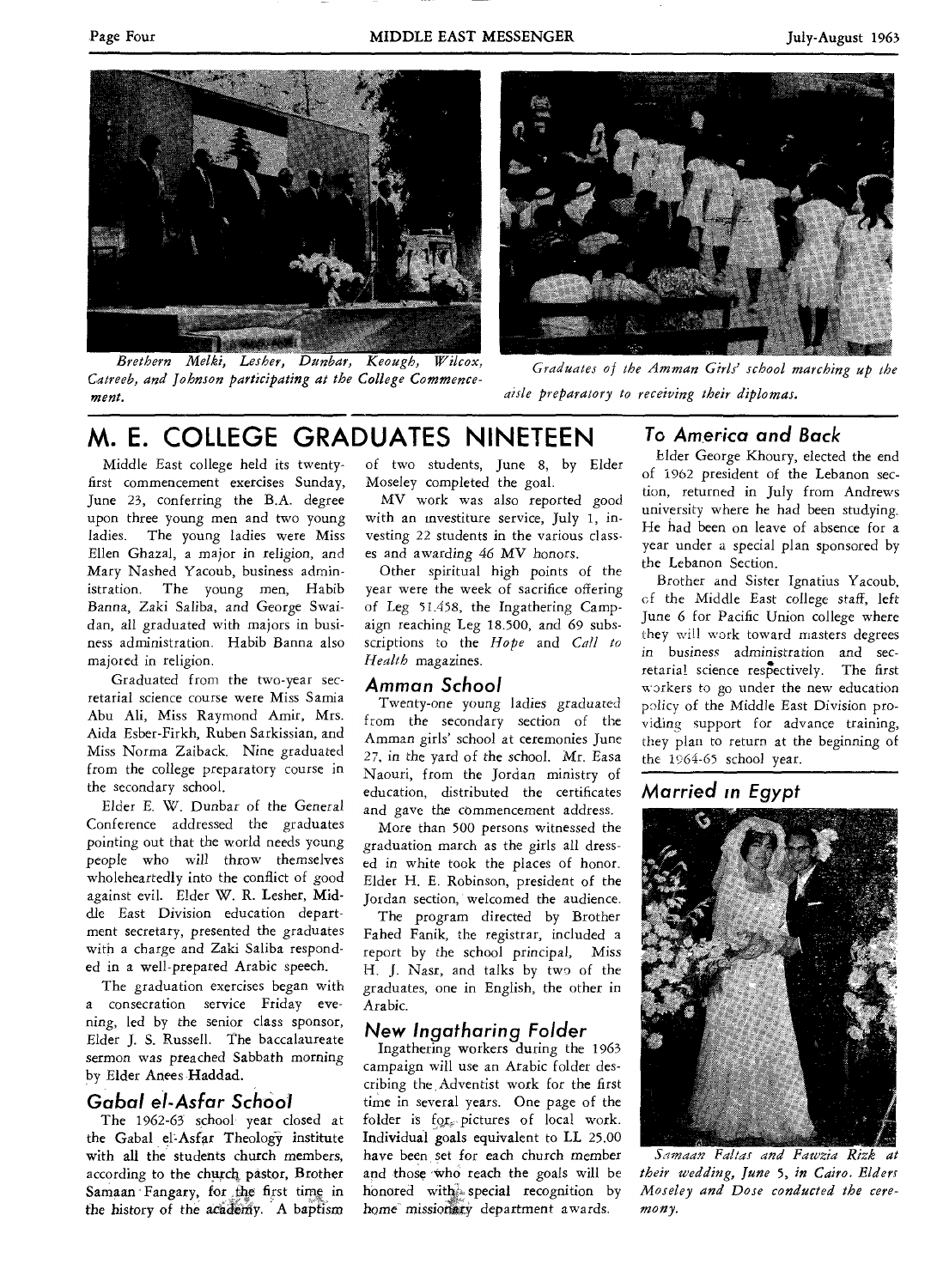# FROM HERE AND THERE

#### *MIDDLE EAST DIVISION*

Two office secretaries recently joined the division staff to work for the various departments. They are the Misses Aneesi Mashni and Norma Zaiback, both from Jordan and both former students at Middle East college.

#### *MIDDLE EAST COLLEGE*

Brother Johnson has been appointed registrar since Brother Yacoub left to America for further study.

Mrs. William McGhee, the wife of the Press editor, has been invited to be acting head of the music department for the school year 1963-64.

Brother Leslie Morris arrived in Beirut August 3. Formerly a teacher at Madison college in the United States, he will head up the science department here.

#### *CYPRUS*

Elder Wayne Olson visited Cyprus in March to conduct a three-week lecture series in the Venetian room of the Ledra Palace hotel in Nicosia. A mixed audience of Greeks, Armenians, Turks, and Europeans heard the talks. Gospel songs and choruses were introduced during the second week. Sister Alice Elmadjian and Brother Gary Keshishian contributed special music.

Little Ruth-Tania is the newest addition to the Aram Aghassian family. She is their third daughter.

Brother A. N. Barlas, the Cyprus Section publishing department secretary, has welcomed the student colporteurs, Nadeem Beebe and George Karabashi. A house was rented in Limassol for them. Moses Elmadjian is their sponsor with the Cyprus goverment.

#### *TURKEY*

Approximately thirty campers joined the summer camp at Lake About, July 18-28. The camp staff included Brother L. C. Miller, Brother Manuk and Sister Anahid Benzatian, Elder Anees Haddad and Elder L. A. Skinner.

Led by Sister Sironus, the Dorcas society is making scrapbooks for orphan children and those in the tuberculosis hospital. A recent apron-making project brought in funds for the purchase of a used sewing machine.

*EGYPT* 

Brother Mukhtar Nashed arrived in Egypt early in July. He has been appointed business manager of the Mataria mercy home.

After an absence of eleven years, Brother Emile Kafrouni was welcomed back to Egypt when he returned July 6. He came to visit his mother and plans to stay until the end of August.

Summer camp was held July 4-14 near Alexandria. Brother Hanna Malaka, the section MV department secretary, led the camp. Elders Anees Haddad and L. A. Skinner joined him for five days.

Four persons were baptized following the meetings of Elder Nassif Boutros in Mansoura. Four others joined the church from baptismal classes in Fayoum, Sanouris, and Itsah, taught by Elder Nashed Yacoub and Brother Leon el-Magressy.

The Ministry of Welfare gold medal *Continued on page seven* 

#### **Health Book Published**

*Your Way to Health and Happiness*  in Arabic by Doctor Clifford Anderson was only an idea back in January when Brother R. E. Anderson, Middle East press manager, returned from his furlough, but he promised, "We'll have it ready by vacation time." God honored his faith by performing a few miracles and by blessing the diligent labor of his workers.

This new health volume, the same size as *Patriarchs and Prophets,* contains sixty-four pictures and illustrations, nine of them in full color. It is being sold this summer in Lebanon, Jordan, Syria, Kuwait, and Egypt.

### **Russells' Twenty-fifth**

Greeted by the tune of the wedding march to which they had gone to the altar twenty-five years earlier, Elder and Mrs. J. S. Russell walked into a "surprise" July 17 when more than seventy persons from the college and division community gathered cn the water reservoir near Eider Keough's house.

The Russells were presented with a silver two-tier candy server by Sana Melki during a program which featured a reading by Mrs. Waring describing the intolerable virtues of men and a humerous recollection by Elder Keough of the Russells' early experiences.



*Elder Brauer and Turkey Section uorkers with five baptized May* 11.



*Second annual VBS in Instanbul, July 1-15. Sister Miller director.* 



*actory Superintendent Samuel Nassimian, Pressman Yervant Maksoudian, 'and Editor Naim Awais join,Press Manager Anderson in smiles as the new health completad....*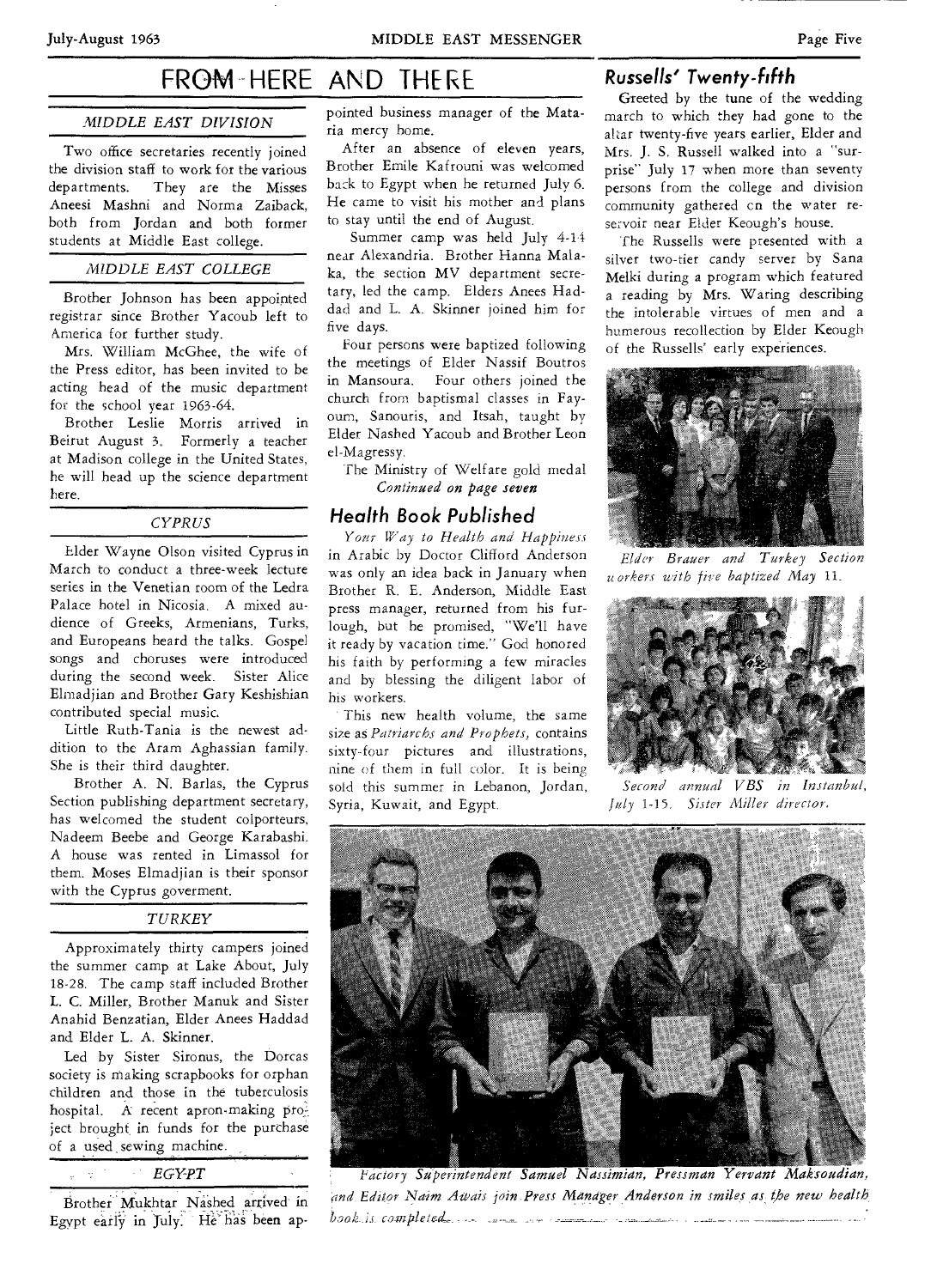# **Education Day**

On Christian Education Day, August 10, the Adventist churches throughout the Middle East will be presented with an appeal to support the educational program of the church in a special way. The support that is desired of the intermediate, secondary and college youth of the church is that each shall plan to be in attendance at a church operated school when the 1963-64 school year begins. We urge our youth to work and pray to this end. The parents of children on the elementary level who live in areas where there are Adventist church schools are blessed with an opportunity that we trust they will take advantage of by placing their children in the local church school. Those who have no children of school age may also support the educational program by their influence, prayers and gifts.

These schools are your schools. Support them in every possible way. All may join in bringing an offering on Education Day for the benefit of the Academy in the local Section.

Christian education aims to prepare the youth for the service of God and eternal life in His kingdom. Your response to the Education Day appeal may decide the destiny of a child or youth whom you love.

*—W. R. Lesher* 

# **Freedom to Preach**

Many of the countries of this division have laws which forbid the propagation of religion. They may feel that religious propaganda tends to disturb the peace between religions or they may fear that the teaching of a religion may undermine the religion of the state. The result is that most often Adventists are free to preach only within the walls of their own church buildings.

However much such laws may hurt the propagators of the various religions, they are not really a serious hindrance to Seventh-day Adventists. In another column of this issue of the MESSENGER is a report about the success of Adventists in Moscow where strict control is exercised ever all religious activity. The growth of the Adventist church is sometimes faster under conditions restricting the freedom to preach.

There is a good reason for this. Adventism is as much a religious principle as it is a doctrine. It would be hard for us to separate our principle from our doctrine for they are two aspects of the same thing. Laws may restrict the church in the spread of its doctrine but they do not restrict us from living our principles. Even in countries where there is full freedom to preach it has been observed that most people are won to the church by contact with members whose lives reveal their principles.

A Bible text illustrates this best. "Let your light so shine before men, that they may see your good works, and glorify your father which is in heaven." Matthew 5:16. Has the community in which your church is located seen your good works and been led to glorify your Father? They have, if the Adventist principle permeates the life of your church.

*—Robert Darnell* 

**Remember the Middle East Division 13th Sabbath Offering September 28** 

### *ADVENTIST WORLD*

SS MEMBERSHIP NEARS 2,000,000

Membership in Seventh-day Adventist Sabbath schools reached a total of 1,928,265 last year, a gain of 113,546 over the preceding year's figure. R. C. Barger, associate director of Adventist Sabbath school work, reports that the Far Eastern Division of the church had the greatest increase-14.9 per cent. The Middle East, where evangelism is exceptionally difficult, he said, reported a gain of 10.9 per cent. The Far Eastern and Southern African divisions led all others in ratio of Sabbath School members to baptized church members —190 per cent each.

#### ADVENTIST NAVY GROWS

With nearly 40 vessels operating among the islands of the South Pacific and ten medical mission launches on the rivers of Brazil, the Seventh-day Adventists have entered yet another water field. Working out of Hong Kong is the *Hamilton Payne,* a clinic launch serving the thousands who live on sampans along the Hong Kong coast. The launch dispenses free soy milk to needy, undernourished children on the Chinese house-boats as well as medical aid and Christian literature. The program is carried on by students and staff of the Adventists' South China Union College.

#### YOUNG PEOPLE COPY BIBLE

Some 300 Adventist young people in Minnesota have completed a handwritten copy of the New Testament as part of a state-wide Bible-emphasis program by the church's youth societies. Four thousand lined sheets of paper were used by the 28 societies in the state. The finished copy was exhibited at the Stevens Avenue church in Misneapolis.

#### MOSCOW CHURCH CROWDED

The *most* crowded *church* in Moscow is that of the Seventh-day Adventists, according to Col. Paul H. Griffith, former American Under-secretary o f Defense, who recently returned from a three-week visit to Russia. President of the Religious Heritage of America, Inc., Colonel Griffith said he tried to see as many religious institutions as possible in the Russian capital. He said that after a visit to the Baptist church, a Roman Catholic church, several Orthodox churches, and a Jewish synagogue he was taken to the Seventh-day Adventist church where a Saturday wor-<br>ship service was in progress. "The ship service was in progress. *Continued on Page Seven*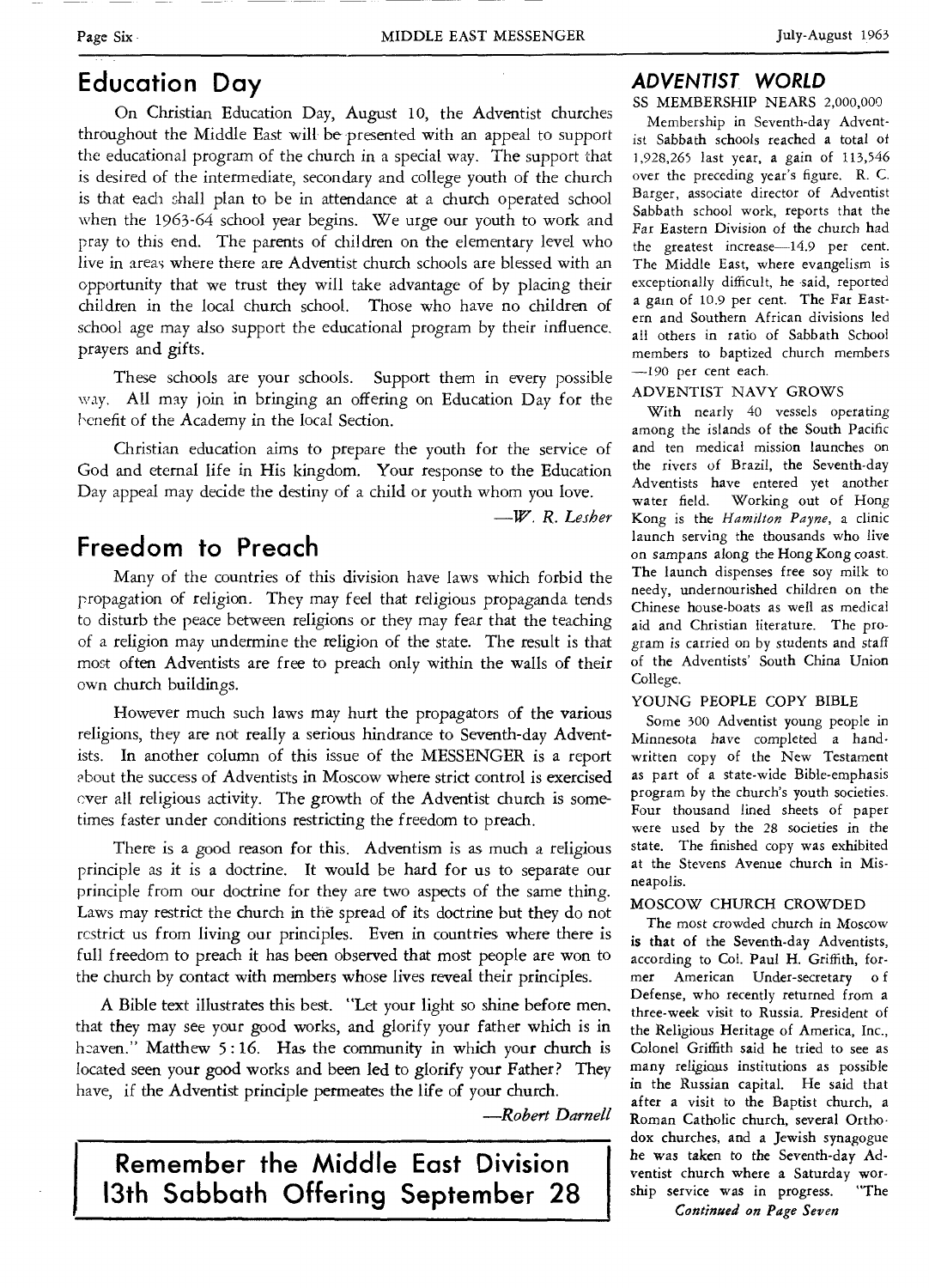

Elder Moseley speaks to baptisimal candidates prior to their baptism at the *Cairo Center church, June* 8.

# **Thirteen in First Baptism at Cairo; Elder Moseley Ends Seven-Week Series**

Elder C. E. Moseley, field secretary of the General Conference, ended seven weeks of preaching at the Cairo Center church, June 8, with a baptism of 13 persons. Brother Angely Gayed, assistant pastor of the church assisted in the service.

The group baptized were part of 37 persons who requested membership in the Adventist church. The rest expect to be baptized after further preparation

Following the baptism, members of the Heliopolis, Gabal el-Asfar, and Cairo churches gathered for a farewell social in honor of Elder Moseley. Elder Fakry Naguib directed the program which included talks by three of the persons who had become interested through the preaching of Elder Moseley. Gifts were presented him as a memory of his days in Egypt.

The series of meetings continues, led by Elder Hilal Dose, the section president. The interest continues to increase, he reports, and many new faces are seen in the church. He is assisted by several workers, including Angely Gayed, Samaan Fangary, Sabry Azar, Hilmy Berbawy, and Nassif Boutros, who are helping to follow-up the interest raised and instruct the candidates.

'Elder Moseley gave a total of 36 lectures over a period of seven weeks covering the principal doctrines of the Bible. Many of his listeners reported themselves much benefited by the talks. Associated with him were ten workers from the Egypt section.

The lectures were divided into four

groups. Each group had a specific aim. The first part was to lead the listener to surrender to Christ, the second aimed at getting obedience to His law, the third stressed the reforms needed for a true spiritual life, and the fouth directed the listener into the fellowship of the church.

The series of sermons began April 21 and were preceded by two weeks of training for the ministers of the Egypt section in methods of conducting public neetings.

### *Funeral Services Held For Hanna Henan*

Bro. Hanna Henan Soliman passed away, June 23, after drowning in the Nile river near the Barrage. He was to have graduated the same week from the Nile Union academy, where he had been studying for three years. The funeral service was conducted by Elder Hilal Dose at the Cairo Center church, assisted by Bro. Nashed Yacoub.

Brother Hanna was born in 1945, in Tataliya, Upper Egypt, and was baptized in 1962. His friends loved him for his cheerful, bright disposition. He seemed to radiate the peace that passeth all understanding. "If I die tomorrow I will go to heaven, as I have made everything right with God," were some of his last words.

He leaves to mourn his father, Brother Henan Soliman, and his mother, both Adventists for 30 years and faithful members of the church, besides two younger brothers, four sisters, an uncle, aunt, several cousins, and many friends.

# **Dr. Wagner Returns to U. S., Voted Appreciation**

Kt,\_ Having devoted nearly nine years of service to the Middle East Division, Doctor William Wagner left with his family the end of July for the White Memorial hospital where he will complete a residency and his board requirements in surgery.

Doctor Wagner came to the Middle East in September, 1954, and joined the division as medical director of the Dar es-Salaam hospital in Baghdad. In September, 1960, he became medical director of the Adventist hospital in Benghazi. Throughout the period of service he also served as division medical department secretary.

A special vote of appreciation to Doctor Wagner for his medical ministry here was voted and recorded by the division committee.

# *Adventist World*

*Continued from page six*  service was so crowded we could hardly make our way through the door, "Colonel Griffith stated. "Four people had to get up to give seats to our group. All around us were young people something we did not see in any other church in Russia," The colonel said he was depressed by the fact that only old people could be seen at most other ser-

### STUDENTS EARN SIX MILLION

vices he attended in Russia.

Seventh-day Adventist colleges and secondary schools in the United States a n d Canada last year supplied \$6,333,000 worth of student labor, according to a survey made by the denomination's department o f education.

# Here *and* There

### *Continued from page five*

was awarded recently to Elders Nashed Yacoub and Fakry Naguib for the work of their welfare societies in Fayoum and Assuit. The Assuit welfare society was ranked first of the societies in that district. The ministry exhibited Leg 79.000 of clothes from the Adventist welfare societies at the government's Cairo sale.

Brother Fuad Guirguis, section publishing department secretary, reports that 90% of sales in the first six months were religious books compared with only 15% in 1962. The value of sales increased from Leg 491.495 to Leg 1,118.240 for the same period.